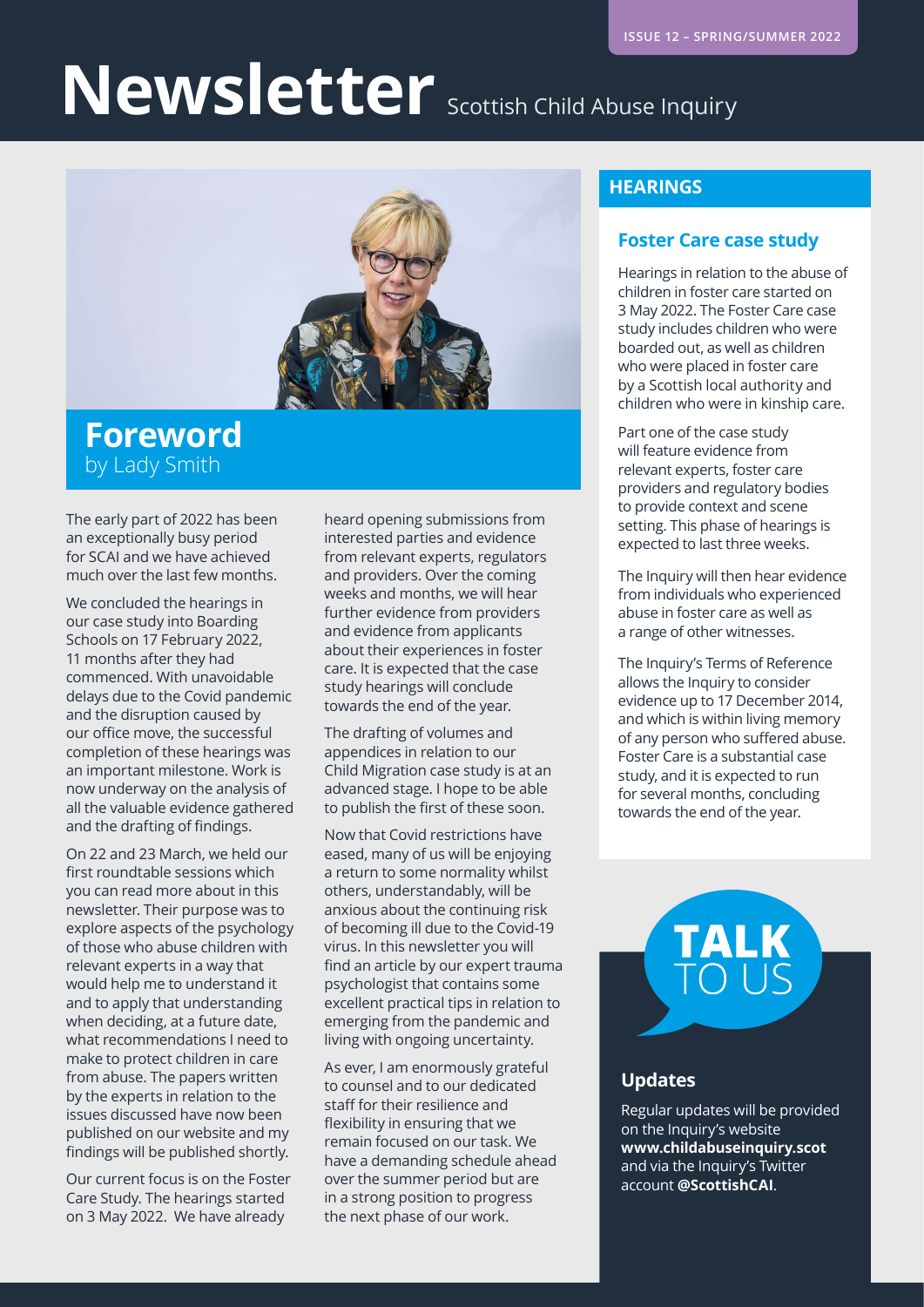On 22 and 23 March 2022, the Inquiry held roundtable sessions at its premises in Edinburgh. The sessions were open to the public.

The purpose of the sessions was to explore aspects of the psychology of those who abuse children with relevant experts to assist Lady Smith when considering how to prevent the abuse of children in care.

The roundtable was convened by Lady Smith and facilitated by Colin MacAulay QC, lead senior counsel to the SCAI. They were supported by Anne McKechnie, forensic clinical psychologist, who was present throughout to provide technical clarification as required.

During the sessions they discussed the characteristics, motivation, and techniques of those who abuse children in care, with focus on the expert participants' knowledge and understanding of the psychology of adult abusers, with a focus on:

- The characteristics of abusers
- Abuse by members of religious orders and whether celibacy is relevant
- Denial, minimisation, and acceptance by abusers
- Abuse by individuals and abuse by groups
- The differing treatment of children within the same care setting
- The role of attachment
- Grooming of children by abusers
- Whether victims of abuse are more likely than others to become abusers
- Risk, recruitment and training with a view to protecting children from abuse

Reports provided by experts are available on the Inquiry's website. Lady Smith's findings from the roundtable will be published shortly.





#### **Boarding Schools case study**

The case study into Boarding Schools concluded on 17 February 2022 with closing submissions, following evidence relating to Loretto School in Musselburgh, Morrison's Academy in Crieff (during the time it was a boarding school), Queen Victoria School in Dunblane, Fettes College in Edinburgh, Gordonstoun School in Elgin, Keil School in Dumbarton and Merchiston Castle School in Edinburgh.

Evidence from over 220 witnesses was heard both in-person (at the Inquiry's previous premises at Rosebery House and at the Inquiry's new premises, Mint House), as well as remotely via video-link. A number of statements were also read in as part of the hearings.

The Boarding Schools case study was substantial and, in addition to a substantial volume of witness evidence, has involved considering over 20,000 documents to date. The Inquiry looked in detail at what happened, not only in the seven schools named as investigations, but at the associated prep schools and regulatory bodies involved. The analysis of the extensive evidence and drafting of findings is underway.



#### **Contact**

Individuals can contact the Inquiry's Witness Support Team

**by phone** on **0800 0929 300** 

**by** post at **PO Box 24202, Edinburgh EH3 1JN**

**by email** at **[talktous@childabuseinquiry.scot](mailto:?subject=)**

**British Sign Language (BSL)** users can contact us direct through online sign language interpreter at **[www.contactscotland-bsl.org](http://www.contactscotland-bsl.org)**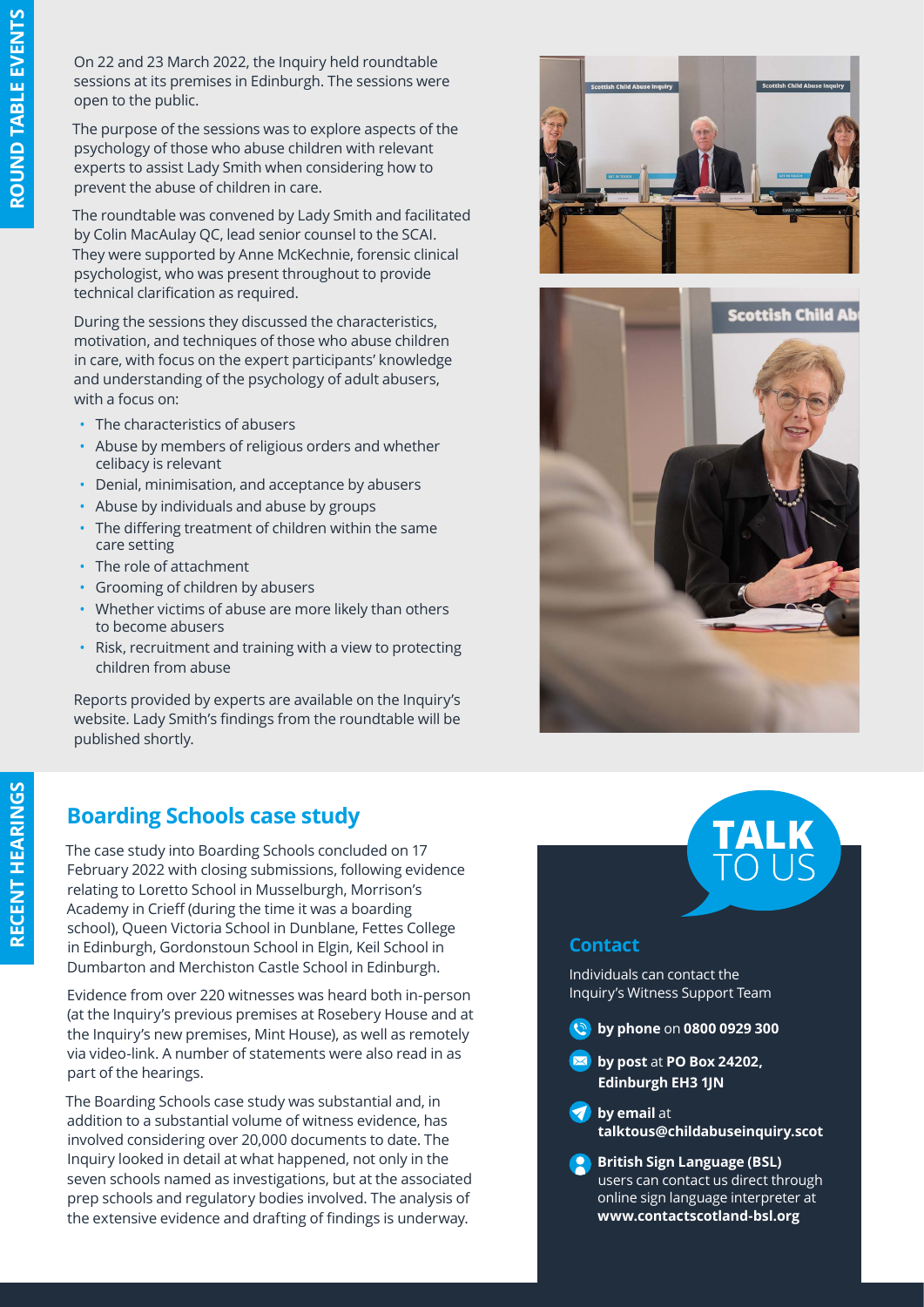#### **Development of Children's Care Services in Scotland**

In March, the Inquiry published a report by Professor Andy Kendrick, Erin Lux, Sharon McGregor and Richard Withington, examining the establishment, nature and development of a wide range of services providing out-ofhome care for children and young people in Scotland, from 1900 to the present day.

The breadth and nature of services have changed markedly during this time, and the report identifies developments in good practice and systemic weaknesses, while considering the changing nature and needs of the child care population.

Despite a general improvement in the quality of services, the authors conclude that some looked after children and young people still have poor experiences of the care system, and face stigma and discrimination.

The full report can be downloaded from the Inquiry website: **[www.childabuseinquiry.scot/research/](http://www.childabuseinquiry.scot/research/research-reports/development-of-childrens-care-services-in-scotl) [research-reports/development-of](http://www.childabuseinquiry.scot/research/research-reports/development-of-childrens-care-services-in-scotl)[childrens-care-services-in-scotland/](http://www.childabuseinquiry.scot/research/research-reports/development-of-childrens-care-services-in-scotl)**

#### **Abuse in foster care: a review of the research**

In April, the Inquiry published a report by Professor Nina Biehal and Doctor Maggie Grant reviewing the UK and international evidence to provide a comprehensive account of the research on maltreatment in foster care.

The report finds that few official inquiries and reviews have referred specifically to foster care, and that few studies have investigated the question of maltreatment in foster care in Scotland.

The authors argue that research considering the risk and protective factors for abuse in the Scottish fostering system, taking account of the specific policy and legal landscape in Scotland, is required, and note that children's voices were absent from the majority of the studies they identified.

The full report can be downloaded from the Inquiry website: **[www.childabuseinquiry.scot/research/](http://www.childabuseinquiry.scot/research/research-reports/abuse-in-foster-care-a-review-of-the-research/ ) [research-reports/abuse-in-foster](http://www.childabuseinquiry.scot/research/research-reports/abuse-in-foster-care-a-review-of-the-research/ )[care-a-review-of-the-research/](http://www.childabuseinquiry.scot/research/research-reports/abuse-in-foster-care-a-review-of-the-research/ )** 

#### **CASE STUDY FINDINGS**

#### **Child Migration**

Two volumes have been drafted and are being prepared for publication. Further information will be available shortly.



#### **REDRESS**

#### **SCAI statement on the Redress scheme**

In response to recent queries relating to redress, SCAI would like to clarify the following:

The Inquiries Act 2005 expressly prohibits the Chair from ruling on or awarding compensation and, likewise, she has no power to award or be involved in the administration, decision making, or giving of advice in relation to redress payments. The Inquiry does not administer or operate Scotland's redress scheme. The administration of the scheme is run by Scottish Government and Redress Scotland is responsible for making determinations in connection with applications to the redress scheme and advising Scottish Ministers of their determinations once made. The Inquiry is independent of both Scottish Government and Redress Scotland. Further information is available at Apply for Scotland's Redress Scheme - mygov.scot and Redress Scotland .

Individual claims for redress do not fall within the Inquiry's Terms of Reference. This means that Lady Smith cannot share inquiry evidence that is not available on SCAI's website, for redress purposes. She cannot share such evidence with Scottish Government or with Redress Scotland. This includes Inquiry statements.